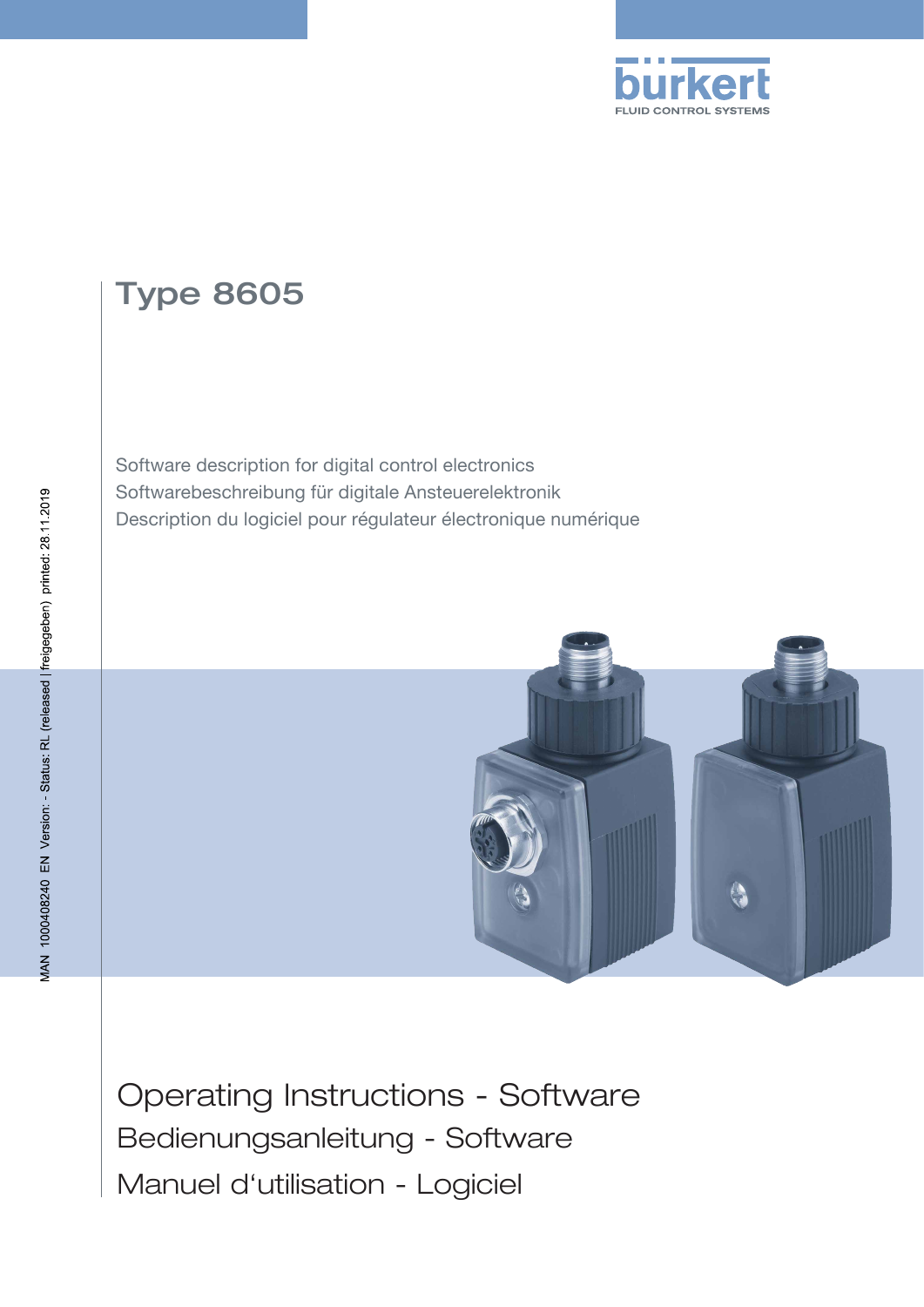We reserve the right to make technical changes without notice. Technische Änderungen vorbehalten. Sous réserve de modifications techniques.

© Bürkert Werke GmbH & Co. KG, 2019

Operating Instructions 1910/00\_DE\_00815325 / Original DE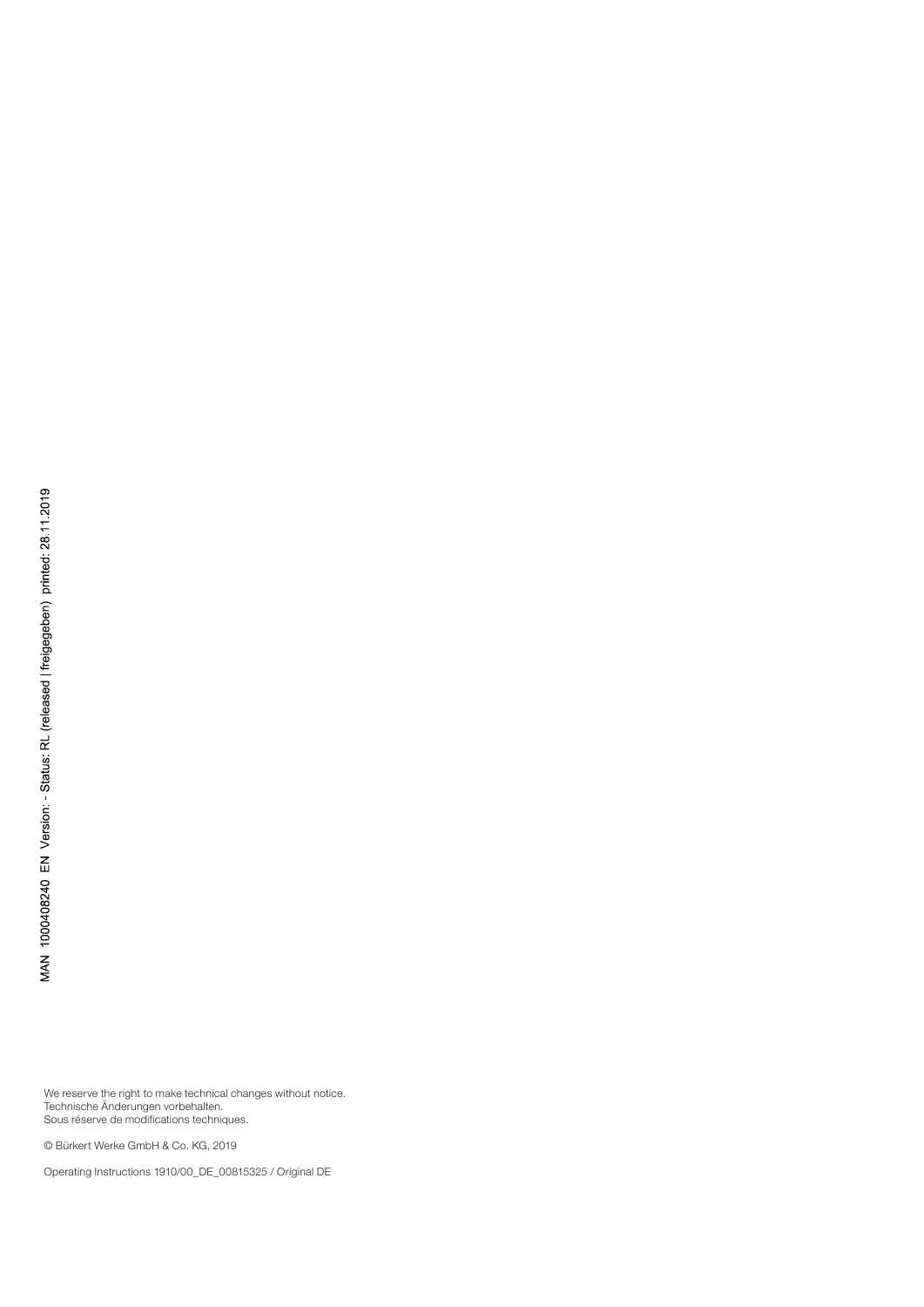

# CONTENTS

| $\blacksquare$ |     |       |  |  |
|----------------|-----|-------|--|--|
|                | 1.1 |       |  |  |
|                | 1.2 |       |  |  |
|                | 1.3 |       |  |  |
|                | 1.4 |       |  |  |
| $\mathbf{2}$   |     |       |  |  |
| 3              |     |       |  |  |
|                | 3.1 |       |  |  |
| 4              |     |       |  |  |
|                | 4.1 |       |  |  |
|                | 4.2 |       |  |  |
|                | 4.3 |       |  |  |
| 4.4            |     |       |  |  |
|                |     | 4.4.1 |  |  |
|                | 4.5 |       |  |  |
|                |     | 4.5.1 |  |  |
|                |     | 4.5.2 |  |  |
|                |     | 4.5.3 |  |  |
|                |     | 4.5.4 |  |  |
| 5              |     |       |  |  |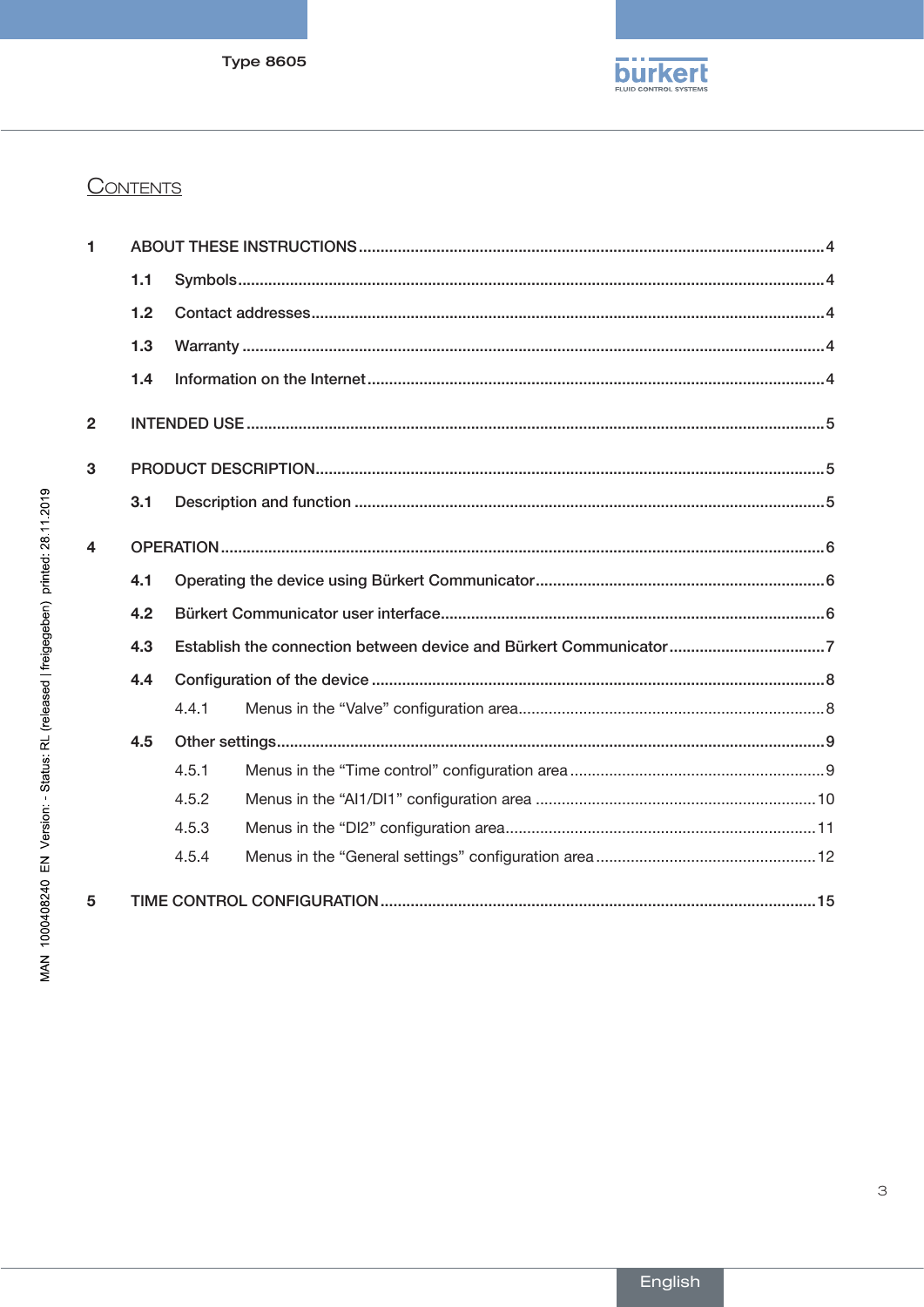

# <span id="page-3-0"></span>1 About these instructions

These instructions provide information about the software functions of the device. These instructions are intended for personnel responsible for the planning, installation, setup and maintenance of device networks.

#### Important safety information.

Please refer to the operating instructions for safety and usage information related to the device.

▶ Carefully read these instructions.

## 1.1 Symbols



Indicates important additional information, tips and recommendations.



Designates a procedure which you must carry out.

Designates a result.

MENUE Symbol for software interface texts.

## 1.2 Contact addresses

### **Germany**

Ø

Bürkert Fluid Control Systems Sales Centre Christian-Bürkert-Str. 13-17 D-74653 Ingelfingen Tel. + 49 (0) 7940 - 10-91 111 Fax + 49 (0) 7940 - 10-91 448 E-mail: info@burkert.com

### International

The contact addresses can be found on the back pages of the printed operating instructions.

They are also available on the internet at: [www.burkert.com](http://www.burkert.com)

## 1.3 Warranty

A precondition for the warranty is that the device is used as intended in consideration of the specified operating conditions.

## 1.4 Information on the Internet

Operating instructions and data sheets for the Bürkert products can be found on the Internet at:

[www.burkert.](http://www.buerkert.de/DEU/56.html)com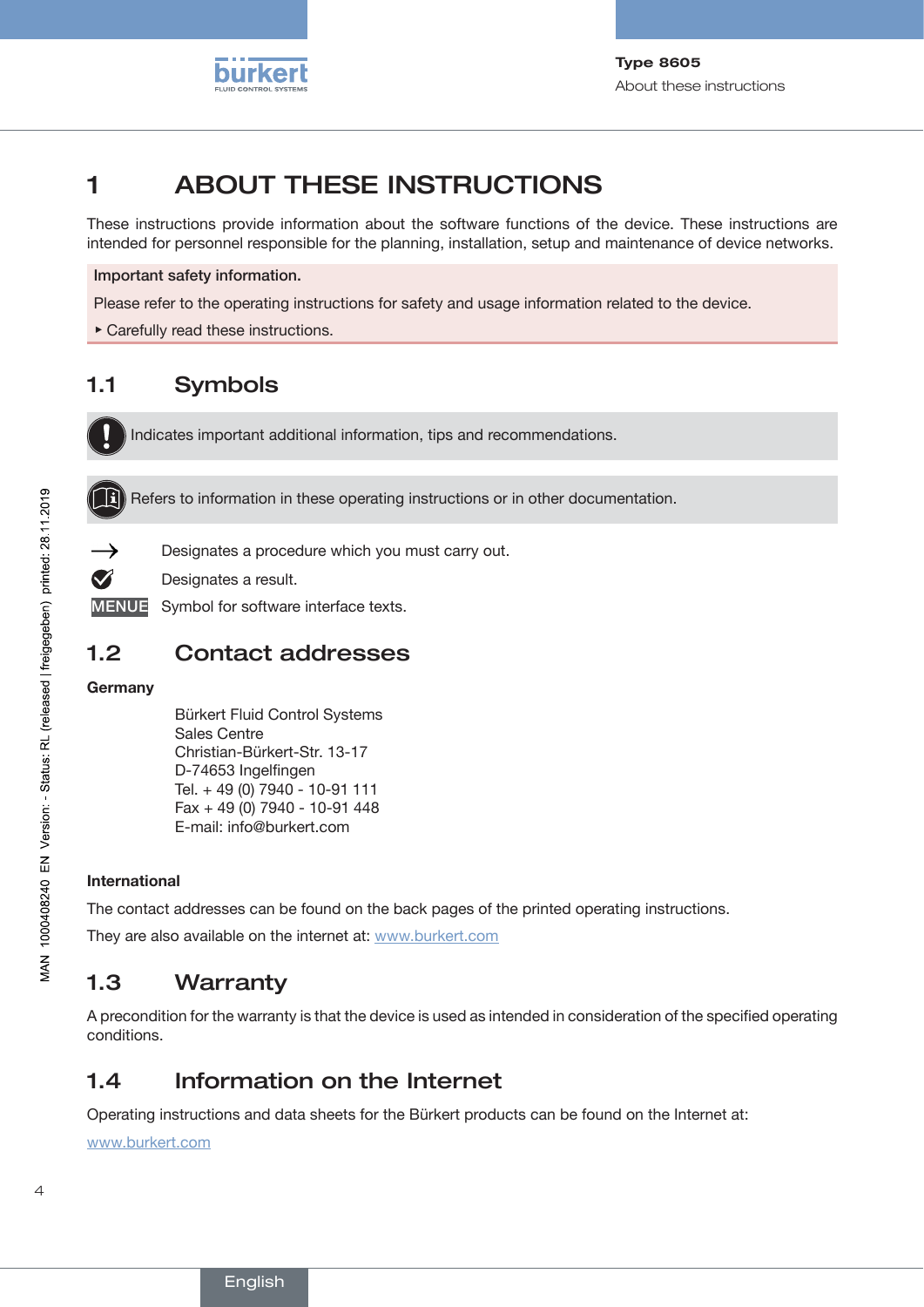

# <span id="page-4-0"></span>2 Intended use

The software is designed for the configuration of devices supporting communication functions.

- ▶ When using the device, observe the authorised data, operating conditions and deployment conditions for the relevant devices or products specified in the contract documents and in the operating instructions.
- ▶ The software must only be used in conjunction with third-party devices and components recommended or approved by Bürkert.
- ▶ Correct installation and careful operation and maintenance are essential to ensure safe and trouble-free operation.

# 3 Product description

This section contains a description and explanation of the software's function.

## 3.1 Description and function

The software provides functionality for integrating a solenoid valve into a Bürkert büS network.

The software also has the following optional functions implemented:

- Functions for reading analogue and digital signals (e.g. for integrating pressure transmitters from thirdparty manufacturers),
- Simple time control (similar to Type 1078),
- Simple two-point process control.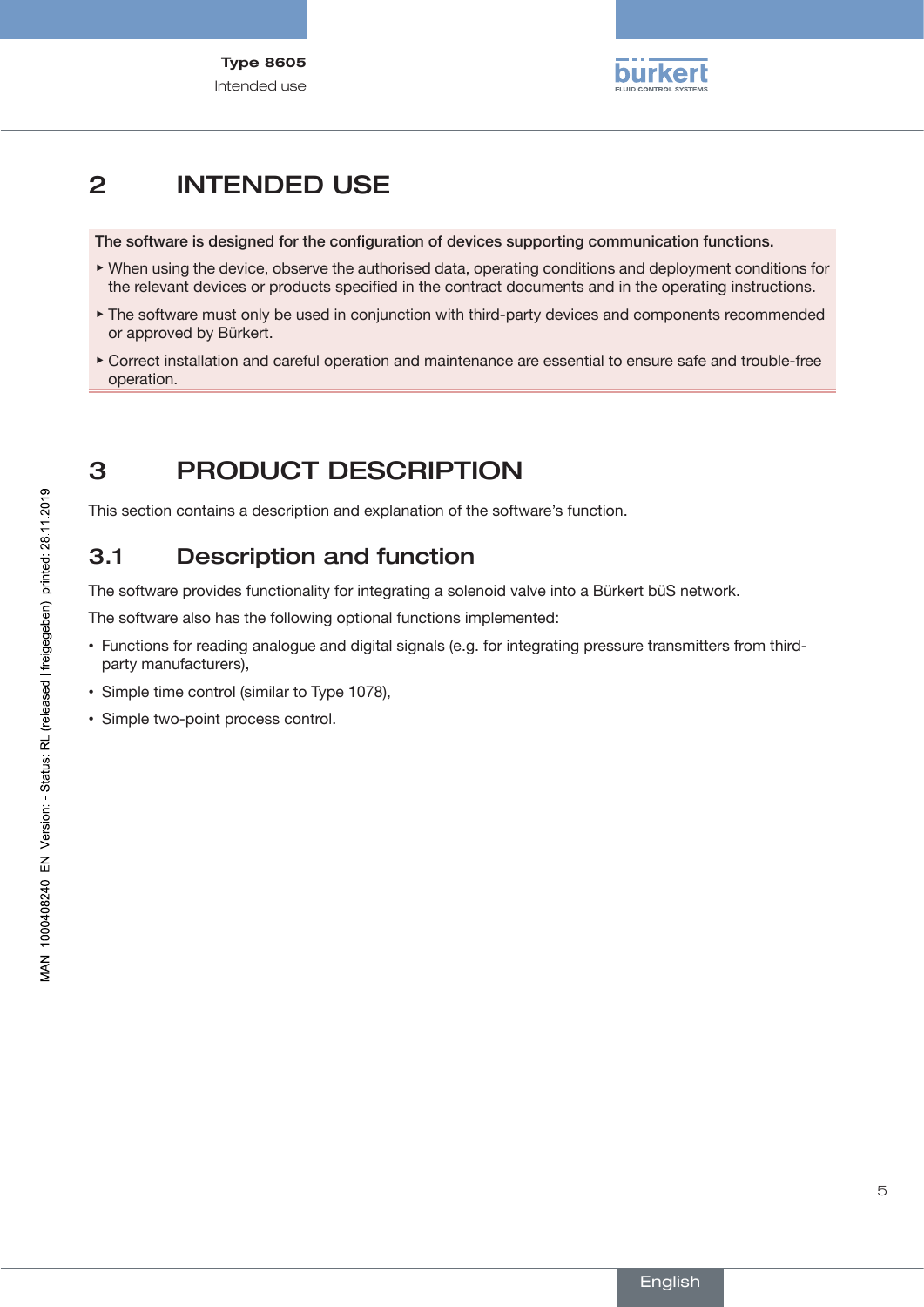

# <span id="page-5-0"></span>4 Operation

This chapter describes the software's functions and the configuration of the device.

## 4.1 Operating the device using Bürkert Communicator

You can use the Bürkert Communicator software to configure the device on the PC.

The Bürkert Communicator PC software can be downloaded free of charge from the Bürkert website. In addition to the software, the USB büS interface set, available as an accessory, is required.

The operating instructions for the basic functions of the Bürkert Communicator software can be Œ found on the Bürkert website: www.burkert.com  $\rightarrow$  Type 8920

# 4.2 Bürkert Communicator user interface

View of the configuration area:



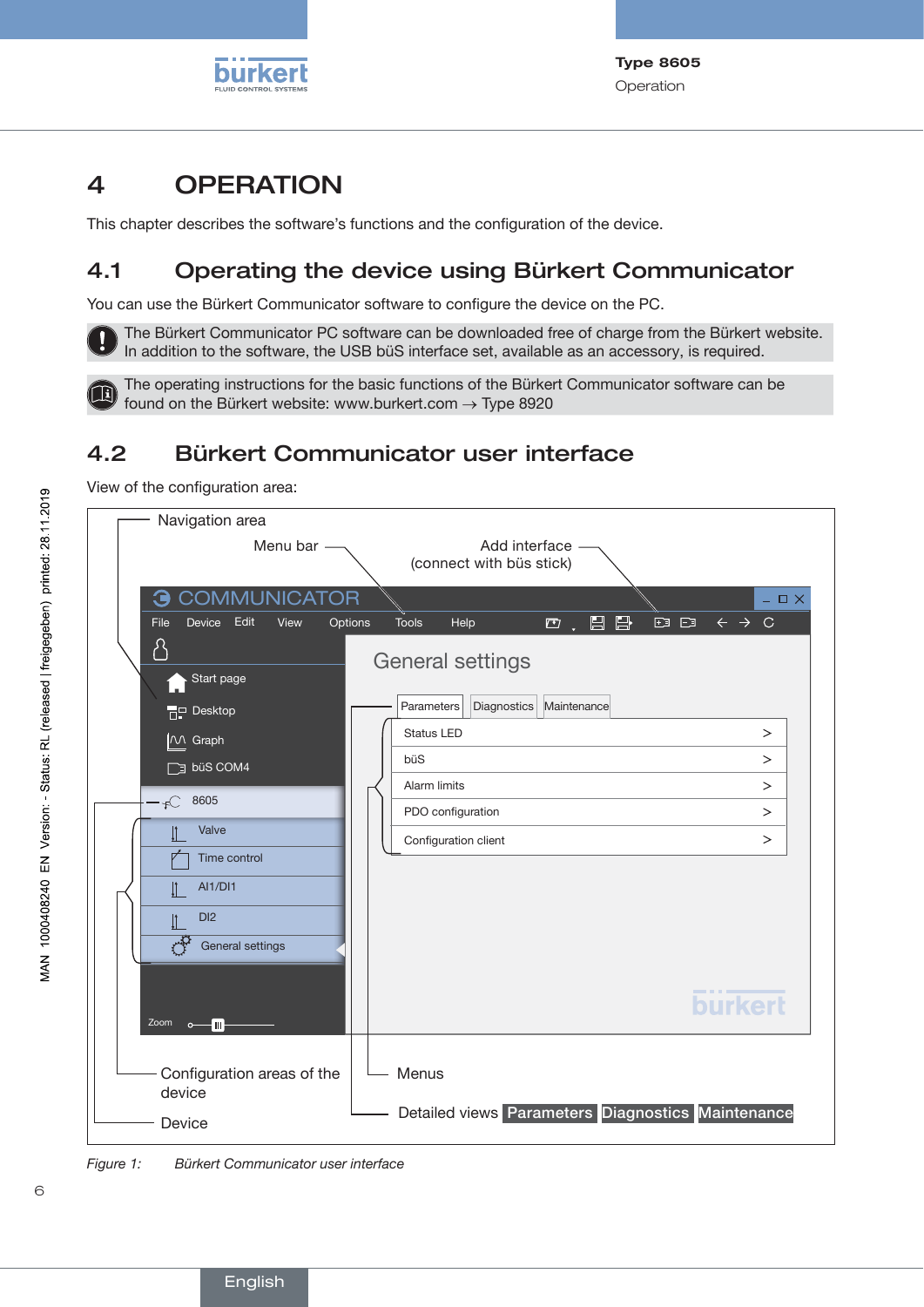**Operation** 



<span id="page-6-0"></span>View of the application area:



*Figure 2: View of the application area*

## 4.3 Establish the connection between device and Bürkert **Communicator**

- $\rightarrow$  Install the Bürkert Communicator software on the PC.
- $\rightarrow$  Set the terminating resistor (on the büS stick or external terminating resistor with 120 Ohm).
- $\rightarrow$  Use the büS stick to establish the connection between device and PC.
- → Open Bürkert Communicator.
- $\rightarrow$  In the menu bar, click the icon  $\boxed{+}$  or Add interface.
- $\rightarrow$  Select the büS stick. Complete the installation.
- A connection between the device and Bürkert Communicator is established. The device is displayed in the navigation area.

7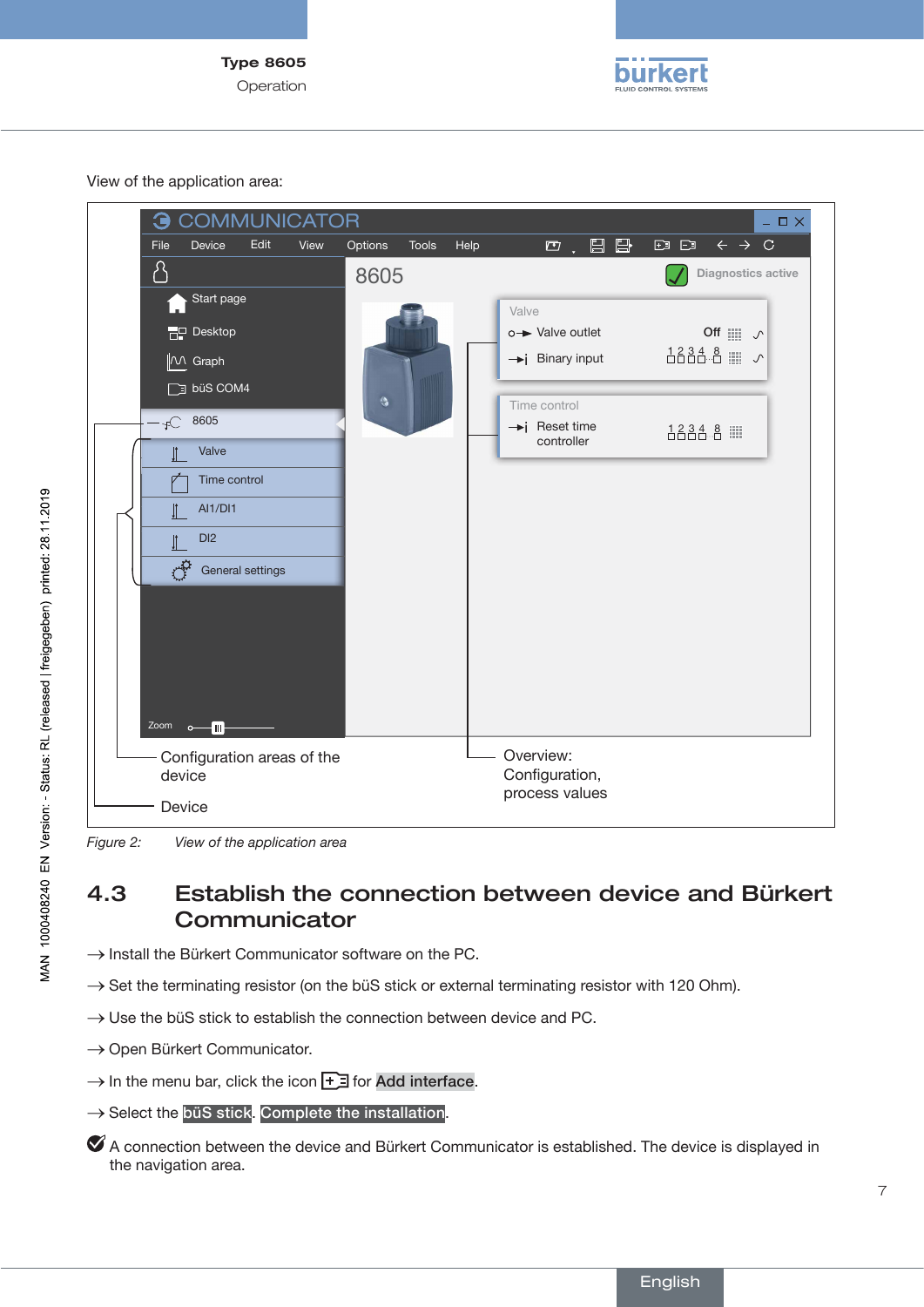

# <span id="page-7-0"></span>4.4 Configuration of the device

## 4.4.1 Menus in the "Valve" configuration area

Detailed view "Parameters"

| Level 1             | <b>Notes</b>                                                                                                     |
|---------------------|------------------------------------------------------------------------------------------------------------------|
| Configuration       | A wizard guides you through the configu-<br>ration. The parameters specific to the valve<br>are configured here. |
| <b>Coil current</b> | A wizard guides you through the<br>configuration.                                                                |

### Detailed view "Diagnostics"

| Level 1                       | Level 2                    | <b>Notes</b>                                      |  |
|-------------------------------|----------------------------|---------------------------------------------------|--|
| <b>General valve settings</b> | Initial valve position     | Indication of the valve position                  |  |
|                               | <b>Safety position</b>     |                                                   |  |
|                               | Hold power [W]             |                                                   |  |
|                               | Switch power[W]            |                                                   |  |
|                               | Inversion of valve control |                                                   |  |
| <b>Power reduction</b>        | <b>PWM</b> frequency       | Display of values configured in Parameters        |  |
|                               | Power reduction to [%]     | detailed view                                     |  |
|                               | Time of switch-on pulse    |                                                   |  |
|                               | lmsl                       |                                                   |  |
|                               | Time between switch-on     |                                                   |  |
|                               | pulses [ms]                |                                                   |  |
| Switching cycle counter       | <b>Counter limit</b>       | Only visible if the switching cycle counter is    |  |
|                               | <b>Current</b>             | enabled in the detailed view "Parameters"         |  |
| <b>Display settings</b>       | <b>Valve status LED</b>    | Display of values configured in <b>Parameters</b> |  |
|                               | <b>Status LED</b>          | detailed view                                     |  |

### Detailed view "Maintenance"

The detailed view "Maintenance" is only visible if the switching cycle counter is enabled in the detailed view "Parameters"

| Level 1                 | Level 2 | <b>Notes</b>                                                       |
|-------------------------|---------|--------------------------------------------------------------------|
| Switching cycle counter | counter | <b>Resetting switching cycle</b> Resetting switching cycle counter |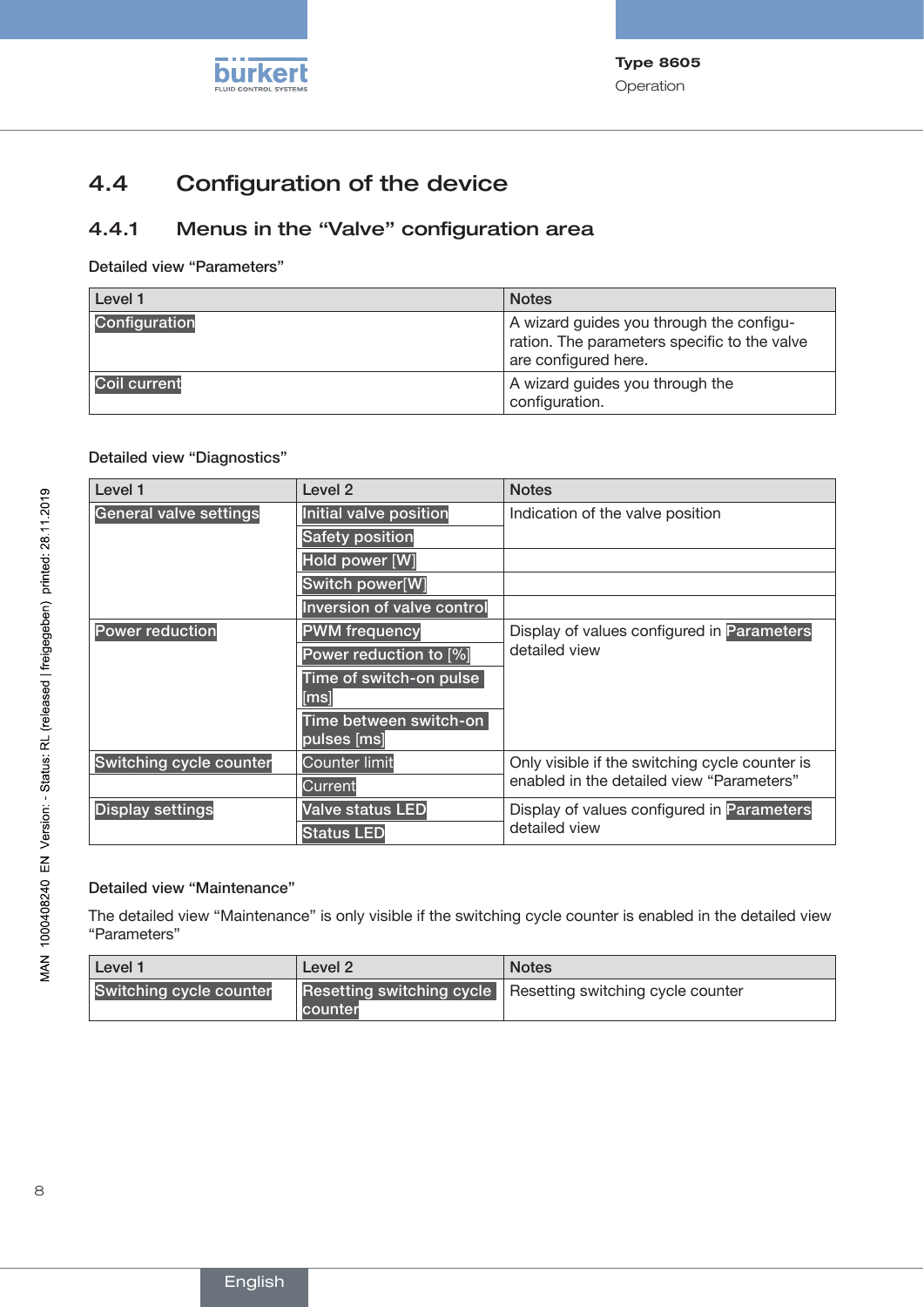

# <span id="page-8-0"></span>4.5 Other settings

## 4.5.1 Menus in the "Time control" configuration area

The "Time control" configuration area is only visible if "Time control" is selected as the valve control type in the "Parameters" detailed view

#### Detailed view "Parameters"

| Level 1                         | Level <sub>2</sub>                                   | <b>Notes</b>                                      |  |
|---------------------------------|------------------------------------------------------|---------------------------------------------------|--|
| Configuration                   |                                                      | A wizard guides you through the<br>configuration. |  |
| <b>Setting the value source</b> |                                                      | Select value source for timer reset               |  |
| Overview of configuration       | <b>Delay</b>                                         |                                                   |  |
|                                 | Time 1                                               |                                                   |  |
|                                 | Time <sub>2</sub>                                    |                                                   |  |
|                                 | <b>Setting for timer reset</b>                       |                                                   |  |
|                                 | Automatic start of the<br>time control after boot-up |                                                   |  |

### Detailed view "Diagnostics"

| Level 1                                   | <b>Notes</b> |
|-------------------------------------------|--------------|
| Valve control value of the time control   |              |
| Time control status                       |              |
| Time remaining until next valve switching |              |

9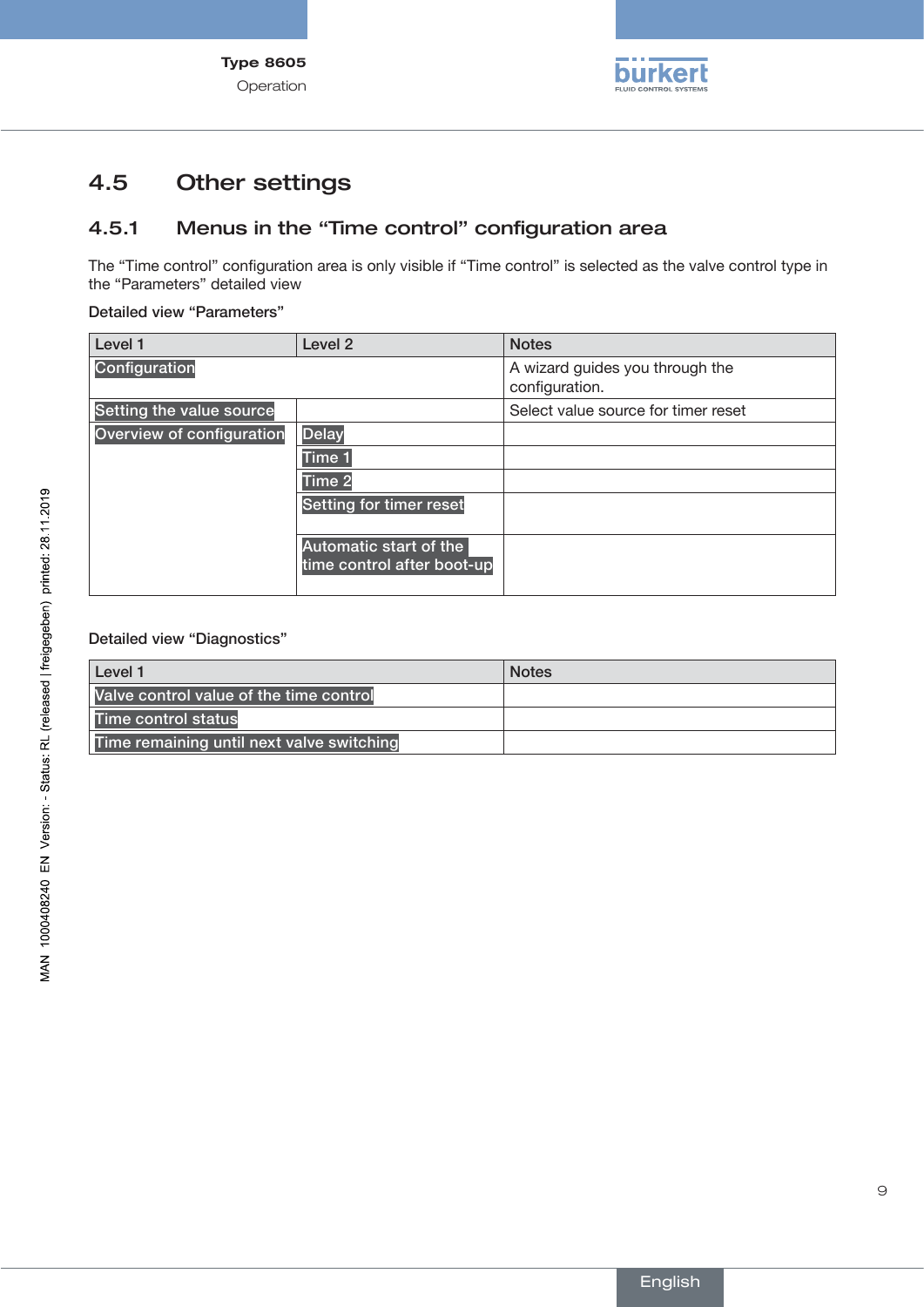

## <span id="page-9-0"></span>4.5.2 Menus in the "AI1/DI1" configuration area

Detailed view "Parameters"

| Level 1                             | <b>Notes</b>                             |
|-------------------------------------|------------------------------------------|
| Setting of the type of input signal | A wizard guides you through the configu- |
|                                     | ration.                                  |
|                                     | Possible settings:                       |
|                                     | Analogue, digital or no type selected    |
| Inversion of digital input signal   | Only appears with digital                |
| Type of analogue signal             | Only appears with analogue               |
| Setting the unit                    |                                          |
| Value at 0mA                        |                                          |
| Value at 20mA                       |                                          |
| Filter response time                |                                          |

## Detailed view "Diagnostics"

| Level 1              | <b>Notes</b>                 |
|----------------------|------------------------------|
| Type of input signal | Display of input signal type |

## Detailed view "Maintenance"

Detailed view "Maintenance": Only visible if selected input signal type is "Analogue"

| Level 1     | Level 2                         | <b>Notes</b>                                      |
|-------------|---------------------------------|---------------------------------------------------|
| Calibration | Manual calibration of the input | A wizard guides you through the<br>configuration. |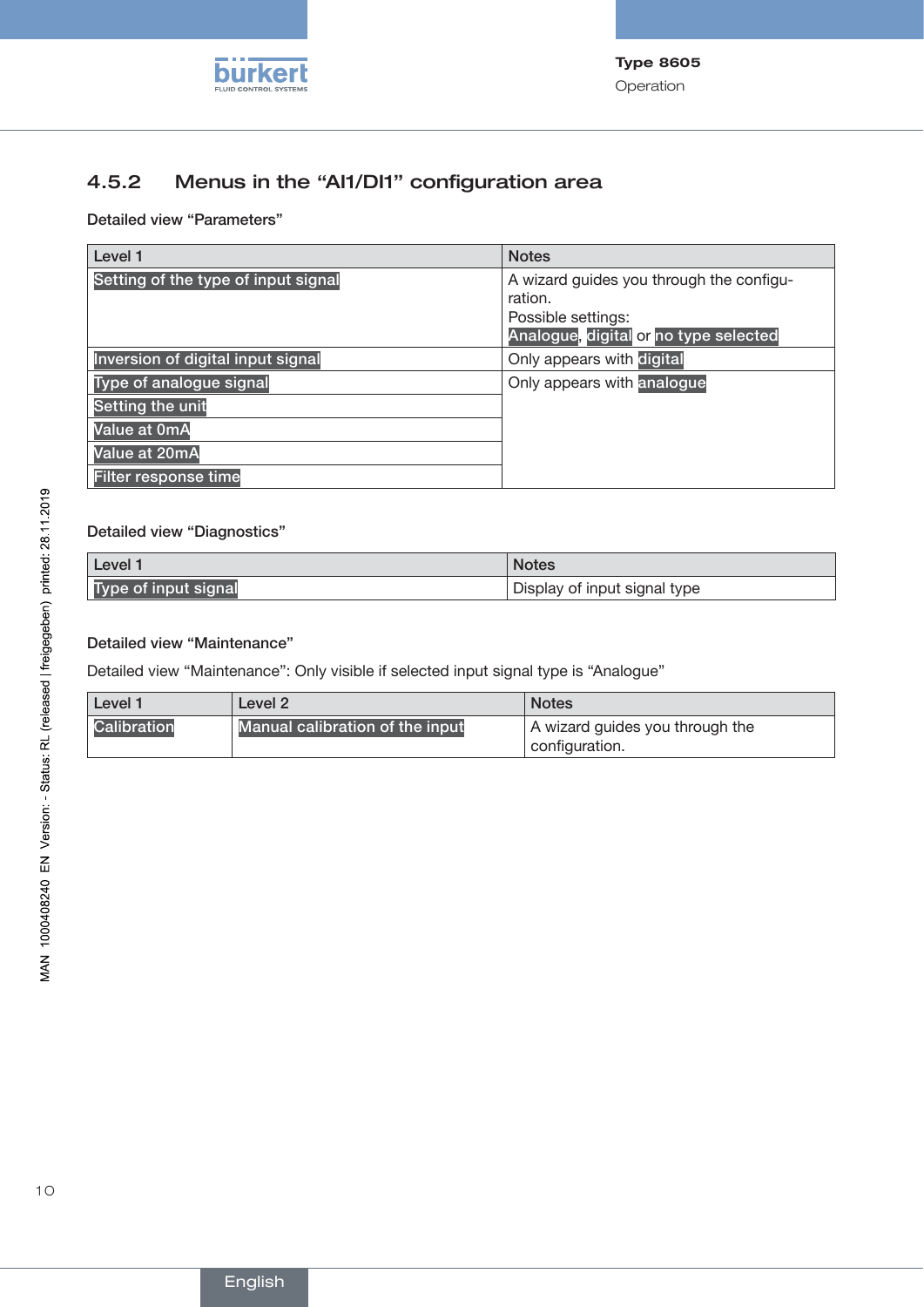

## <span id="page-10-0"></span>4.5.3 Menus in the "DI2" configuration area

Detailed view "Parameters"

| Level 1                             | <b>Notes</b>                                                                                                        |
|-------------------------------------|---------------------------------------------------------------------------------------------------------------------|
| Setting of the type of input signal | A wizard guides you through the configu-<br>ration.<br>Possible settings:<br>Frequency, digital or no type selected |
| Filter response time                | Input field, only for frequency                                                                                     |
| <b>K-factor</b>                     | Input field, only for frequency                                                                                     |
| Inversion of digital input signal   | Only appears with digital                                                                                           |

#### Detailed view "Diagnostics"

| . Level 1            | <b>Notes</b>                          |
|----------------------|---------------------------------------|
| Type of input signal | Display of selected input signal type |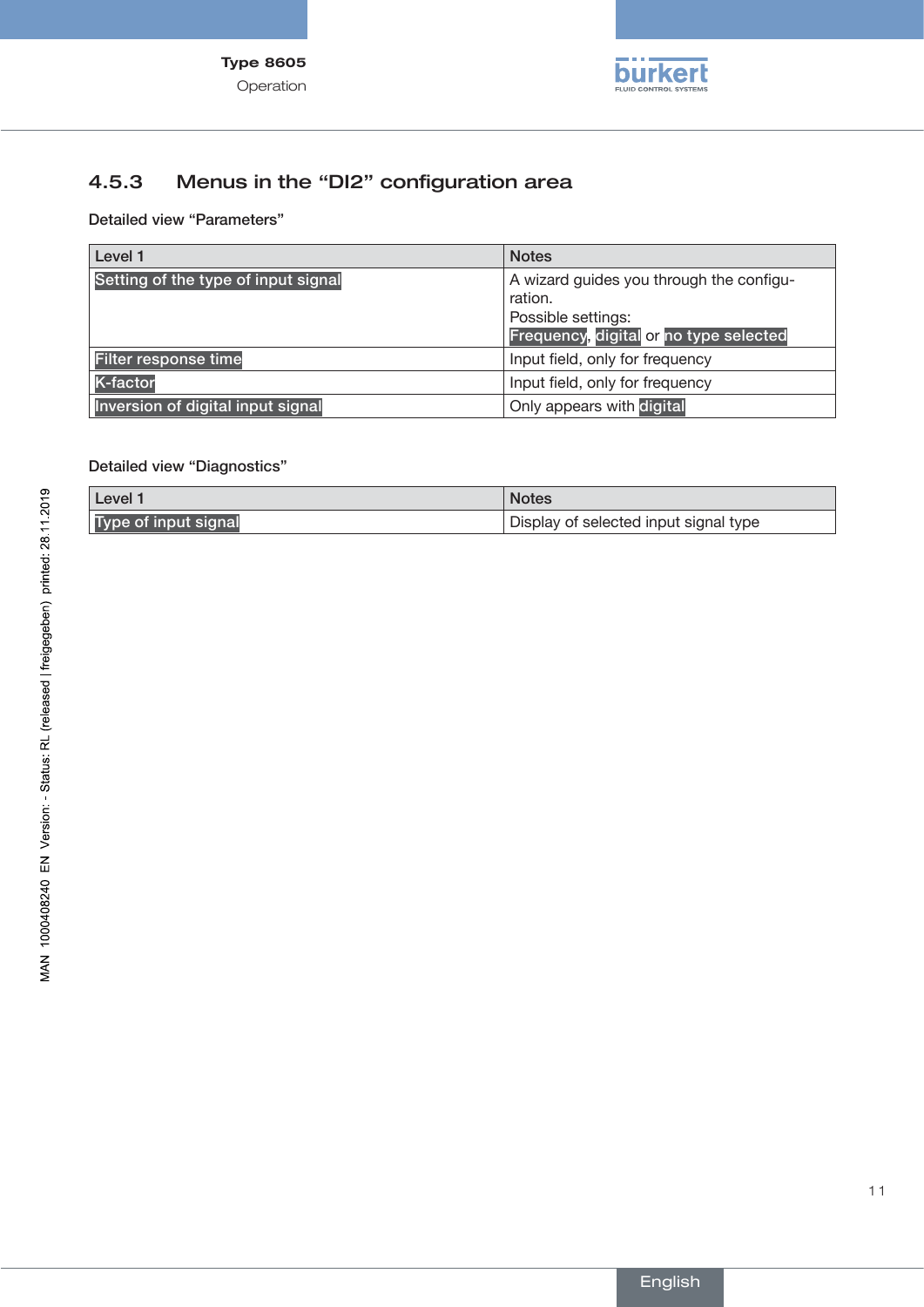

# <span id="page-11-0"></span>4.5.4 Menus in the "General settings" configuration area

### Detailed view "Parameters"

| Level 1                 | Level <sub>2</sub>         | Level <sub>3</sub>              | <b>Notes</b>                                                                                                                                  |
|-------------------------|----------------------------|---------------------------------|-----------------------------------------------------------------------------------------------------------------------------------------------|
| <b>Status LED</b>       | <b>Operation mode</b>      |                                 | Drop-down list: Choice between NAMUR<br>mode, valve mode, warnings, fixed colour<br>and LED off                                               |
|                         | Valve open                 |                                 | Choice of colour to indicate position                                                                                                         |
|                         | <b>Valve closed</b>        |                                 | Choice of colour to indicate position                                                                                                         |
|                         | Colour                     |                                 | Choice of colour to indicate position                                                                                                         |
| büS                     | <b>Displayed name</b>      |                                 | Enter a device name, can be changed without<br>affecting communication                                                                        |
|                         | Location                   |                                 | Enter the device installation location, dis-<br>played with the device name                                                                   |
|                         | <b>Description</b>         |                                 | Enter a user-defined description text, dis-<br>played e.g. in Tooltips                                                                        |
|                         | <b>Extended</b>            | Unique device<br>name           | Used for partner assignments and should<br>therefore not be changed                                                                           |
|                         |                            | <b>Baudrate</b>                 | Enter the baud rate used                                                                                                                      |
|                         |                            | <b>Fixed CANopen</b><br>address | Changes are only applied after the restart. If<br>the specified address is already in use, the<br>device switches to a different address.     |
|                         |                            | <b>CANopen</b><br>address       | Enter the address/Node ID. If the specified<br>address is already in use, the device switches<br>to a different address.                      |
|                         |                            | <b>Bus operation</b><br>mode    | Operation mode of the büS interface: büS or<br>CANopen compatibility mode, or individual<br>device                                            |
|                         |                            | <b>Deallocation</b><br>delay    | The time from the loss of a partner to the<br>deletion of his configuration, input is possible<br>but must generally not be changed           |
| <b>Alarm limits</b>     | <b>Supply voltage</b>      | <b>Error above</b>              | $-1.0V$                                                                                                                                       |
|                         |                            | <b>Error below</b>              | $-1.0V$                                                                                                                                       |
| <b>PDO</b>              | PDO <sub>1</sub>           |                                 | Enter the transmission times                                                                                                                  |
| configuration           | PDO <sub>3</sub>           |                                 |                                                                                                                                               |
|                         | PDO <sub>4</sub>           |                                 |                                                                                                                                               |
|                         | Reset to default<br>values |                                 |                                                                                                                                               |
| Configuration<br>client | <b>Operation mode</b>      |                                 | Defines whether the configuration is to be<br>managed by a device. If set to automatic, will<br>wait for a provider and then switch to Active |
|                         | Change operation mode      |                                 | Drop-down list: Choice of active, inactive<br>and automatic activation                                                                        |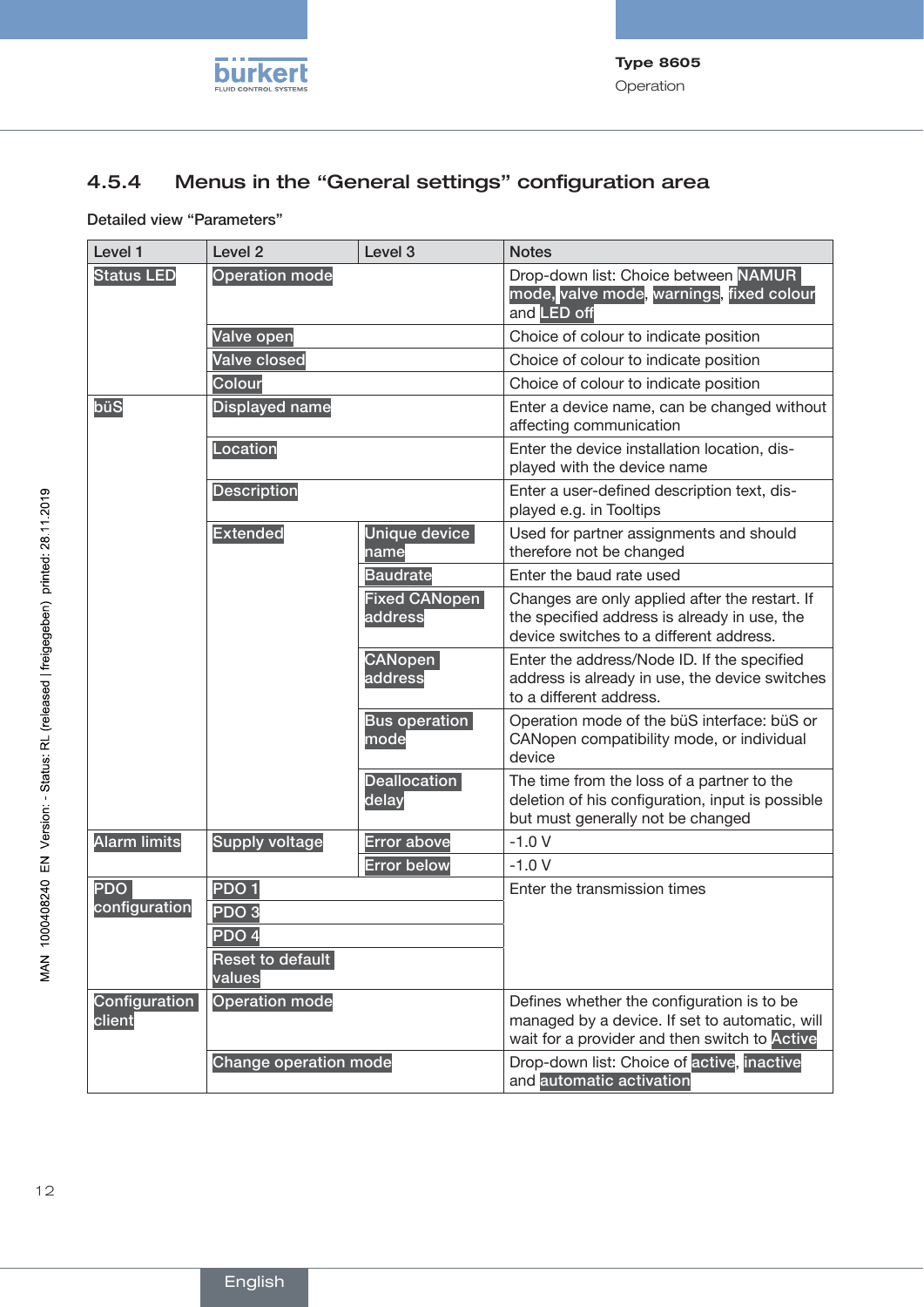Operation



Detailed view "Diagnostics"

| Level 1                                                          | Level 2                                            | Level <sub>3</sub>     | <b>Notes</b>                                                 |
|------------------------------------------------------------------|----------------------------------------------------|------------------------|--------------------------------------------------------------|
| <b>Device status</b>                                             | <b>Operating duration</b><br><b>Supply voltage</b> |                        | Display current values                                       |
|                                                                  | Voltage drops                                      |                        | Number of voltage drops since last reboot                    |
|                                                                  | Min./max. values                                   | Max. Supply<br>voltage | Display supply voltage                                       |
|                                                                  |                                                    | Min. Supply<br>voltage | Display supply voltage                                       |
|                                                                  | Device start counter                               |                        | Display current values                                       |
|                                                                  | Removable<br>storage medium<br>status              |                        | Display of the status                                        |
| büS status                                                       | <b>Receive error</b>                               |                        | Current error counter value                                  |
|                                                                  | <b>Receive error</b><br>max                        |                        | Maximum error counter value since the last<br>device restart |
|                                                                  | <b>Send error</b>                                  |                        | Current error counter value                                  |
|                                                                  | Send error max.                                    |                        | Maximum error counter value since the last<br>device restart |
|                                                                  | <b>Reset error</b><br>counter                      |                        | Resets the maximum value of the error<br>counter             |
|                                                                  | <b>CANopen status</b>                              |                        | Display of the status                                        |
| Configuration<br>Removable<br>client<br>storage medium<br>status |                                                    | Display of the status  |                                                              |
|                                                                  | <b>Status</b>                                      |                        | Display of the status                                        |
|                                                                  | Number of<br>reconfigurations                      |                        | Shows number of reconfigurations                             |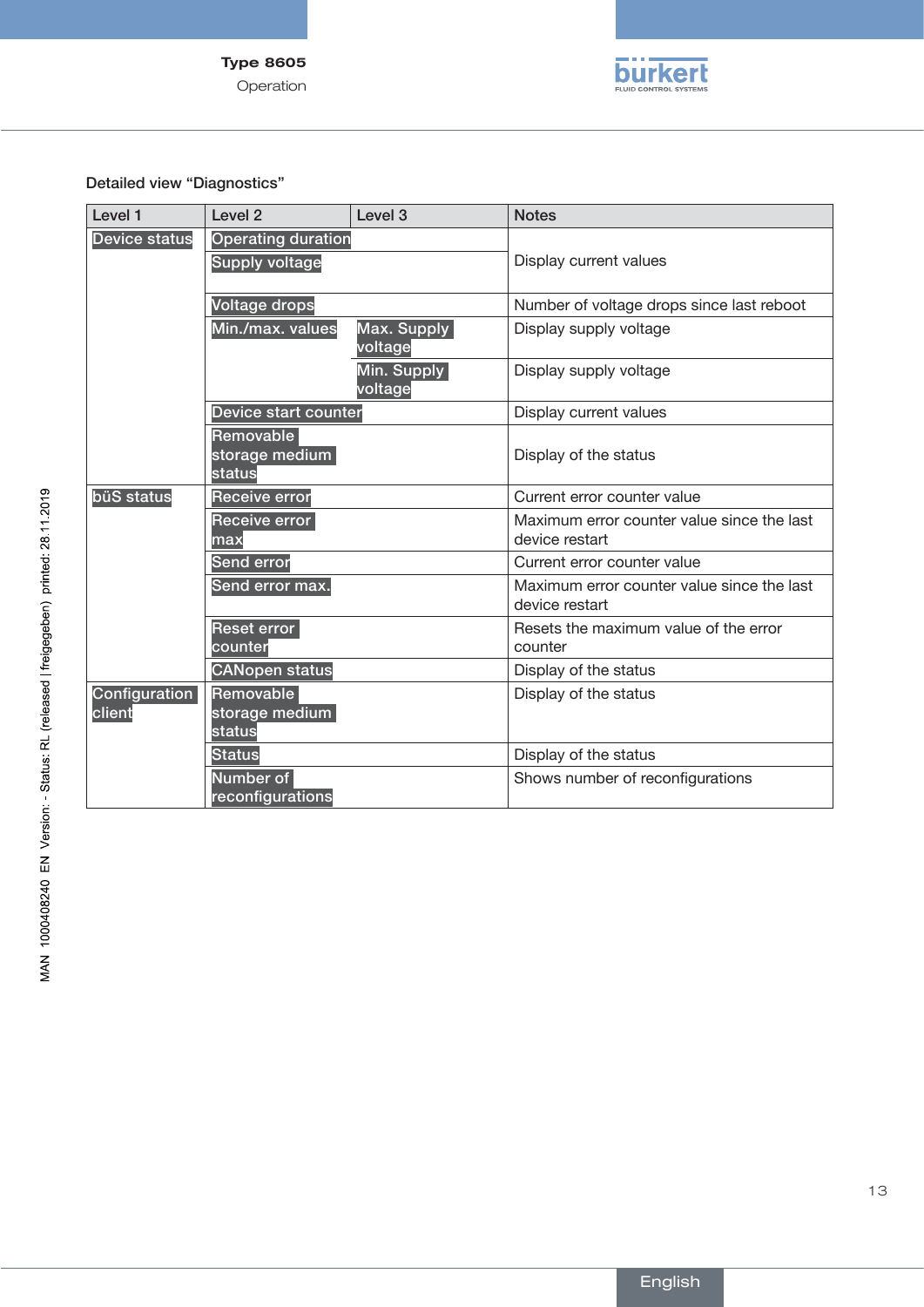

## Detailed view "Maintenance"

| Level 1                   | Level <sub>2</sub>           | Level 3               | <b>Notes</b>                                                                                                |
|---------------------------|------------------------------|-----------------------|-------------------------------------------------------------------------------------------------------------|
| <b>Device information</b> | <b>Displayed name</b>        |                       | Only displayed if a name was<br>entered in the menu of the<br>same name for the Parameters<br>detailed view |
|                           | <b>Identification number</b> |                       |                                                                                                             |
|                           | Serial number                |                       |                                                                                                             |
|                           | Software ident. number       |                       |                                                                                                             |
|                           | Software version             |                       |                                                                                                             |
|                           | büS version                  |                       |                                                                                                             |
|                           | <b>Hardware version</b>      |                       |                                                                                                             |
|                           | <b>Product type</b>          |                       |                                                                                                             |
|                           | <b>Manufacturing date</b>    |                       |                                                                                                             |
|                           | eds version                  |                       |                                                                                                             |
|                           | Device driver                | <b>Driver version</b> |                                                                                                             |
|                           |                              | <b>Firmware group</b> |                                                                                                             |
|                           |                              | <b>DLL</b> version    |                                                                                                             |
|                           |                              | Place of origin       |                                                                                                             |
| <b>Reset device</b>       | Reboot                       |                       |                                                                                                             |
|                           | <b>Factory reset</b>         |                       |                                                                                                             |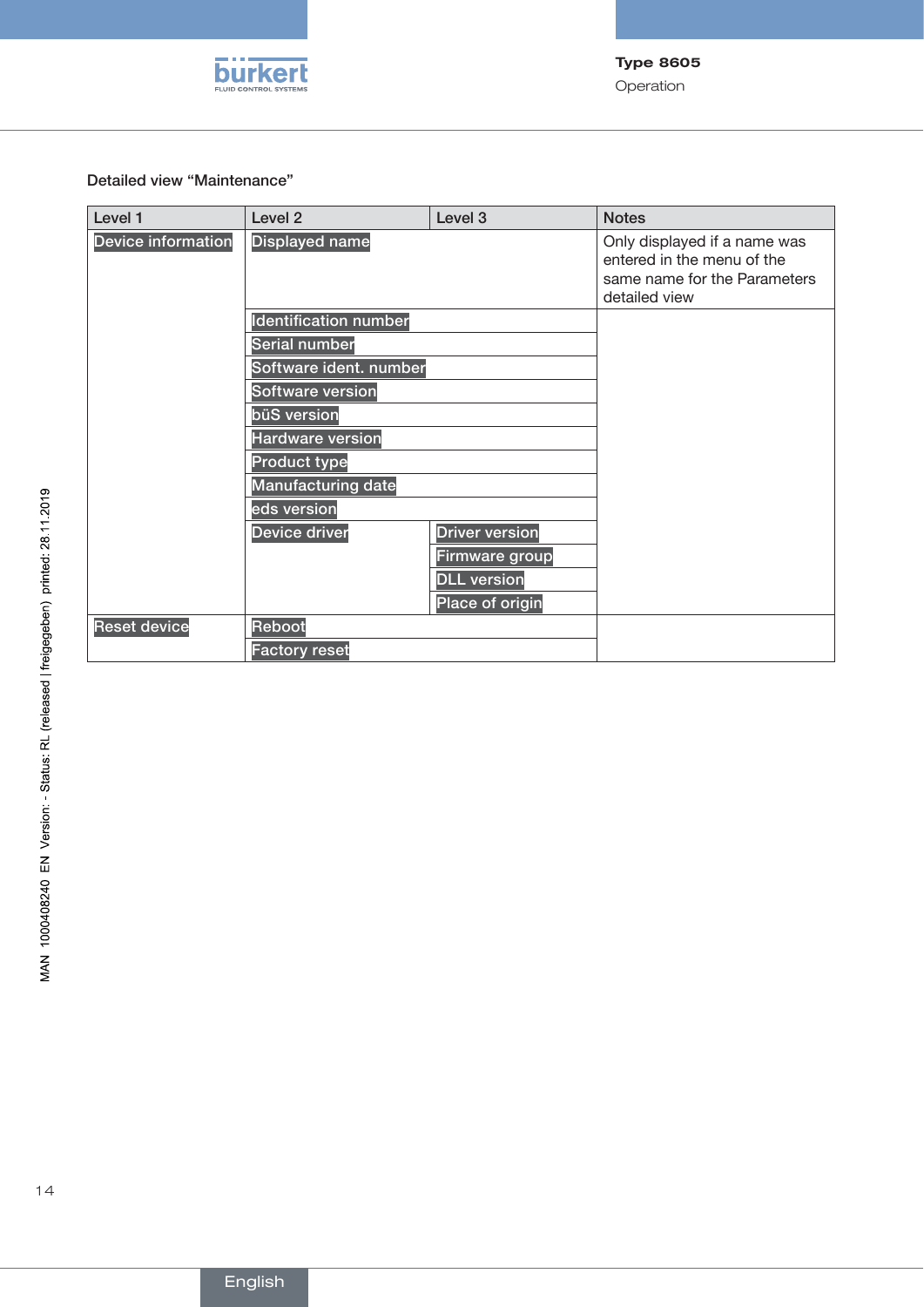

# <span id="page-14-0"></span>5 Time control configuration

The time control can be configured after a device reboot. Configuration examples:



15